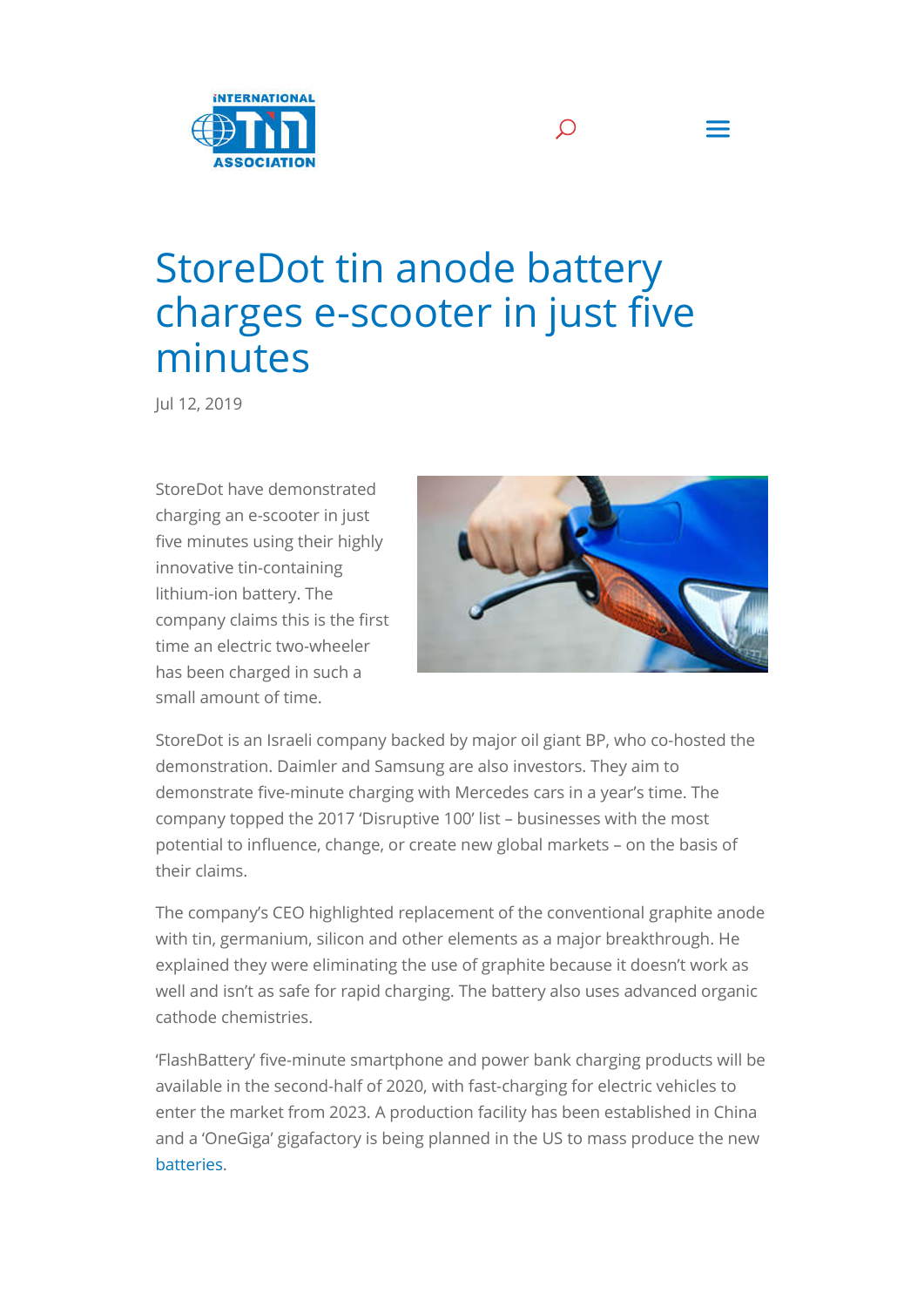This is the first public announcement of a commercial development in lithiumion batteries in recent times to mention tin, although there are hundreds of published research papers and patents on the benefits of tin use. Three anode materials technologies have been highlighted by the International Tin Association that could each reach 10-20,000 tpa tin by 2030 if they gain market share in a highly competitive market.

CNBC article June 2019 StoreDot website StoreDot YouTube video FlashBattery China production unit

ITA Report – Tin in Lithium-ion Batteries, Jan 2019

< Back to Lithium-ion Batteries

< Back to New Technologies

Tags: Batteries, Lithium Ion, New Technologies

## Contact

Unit 3, Curo Park, Frogmore, St. Albans, Hertfordshire, AL2 2DD, UK T: +44 (0) 1727 875 544 **info@internationaltin.org**

## Tin in the News

Email address: Your email address

Sign up

Please read our **Privacy Policy**